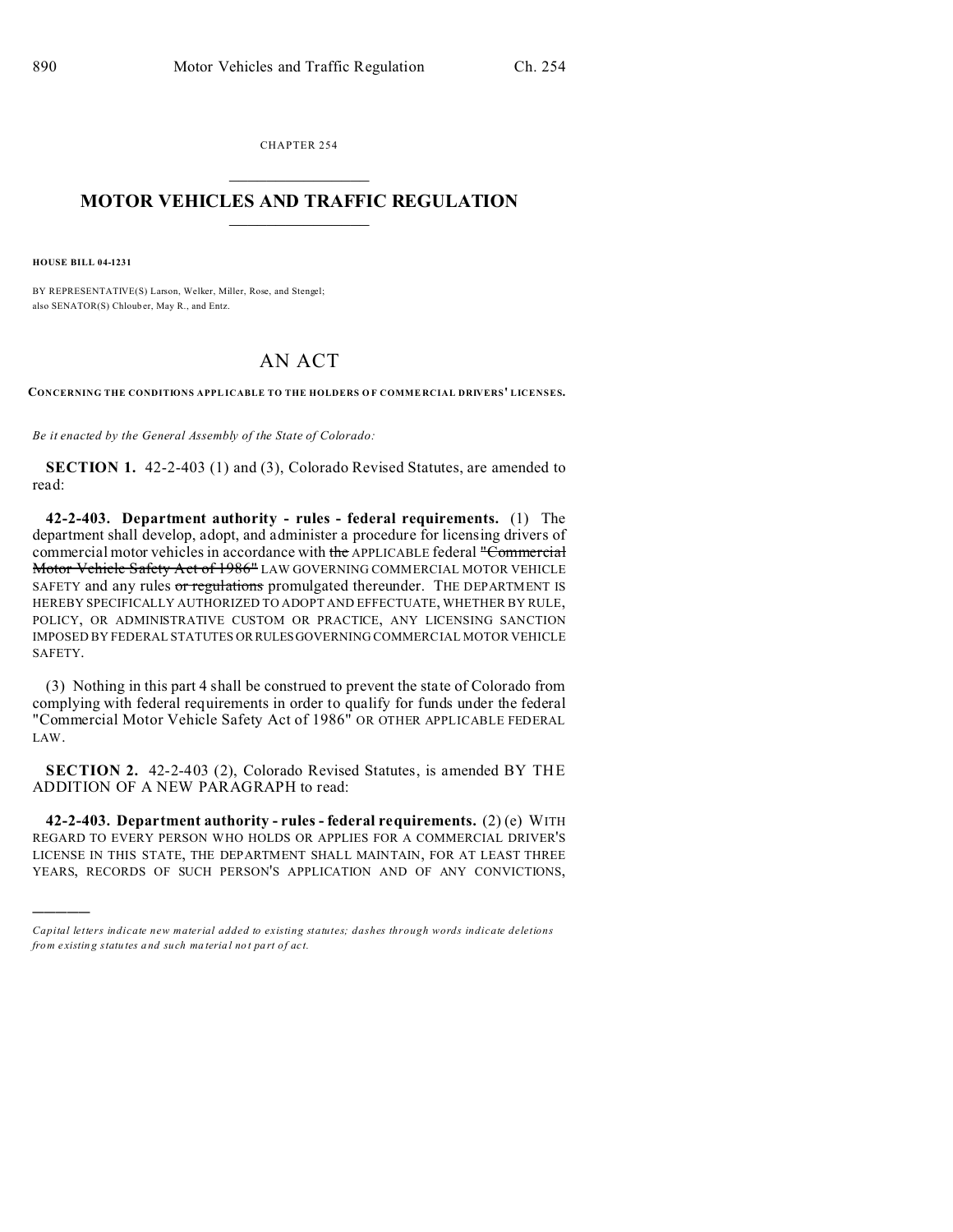DISQUALIFICATIONS, AND LICENSING ACTIONS FOR VIOLATION OF STATE OR LOCAL LAWS RELATING TO MOTOR VEHICLE TRAFFIC CONTROL, OTHER THAN PARKING VIOLATIONS, COMMITTED WHILE THE PERSONWAS OPERATING A COMMERCIAL MOTOR VEHICLE OR THAT WOULD AFFECT THE PERSON'S COMMERCIAL DRIVING PRIVILEGE, AND SHALL MAKE SUCH RECORDS AVAILABLE TO THE SPECIFIED PERSONS AND ENTITIES AS FOLLOWS:

(I) TO LAW ENFORCEMENT OFFICERS, COURTS, PROSECUTORS, ADMINISTRATIVE ADJUDICATORS, AND MOTOR VEHICLE LICENSING AUTHORITIES IN COLORADO OR ANY OTHER STATE, ALL INFORMATION ON ALL SUCH PERSONS;

(II) TO THE FEDERAL SECRETARY OF TRANSPORTATION, ALL INFORMATION ON ALL SUCH PERSONS;

(III) TO THE INDIVIDUAL TO WHOM SUCH INFORMATION PERTAINS, ALL SUCH INFORMATION PERTAINING TO THAT INDIVIDUAL;

(IV) TO THE MOTOR CARRIER EMPLOYER OR PROSPECTIVE MOTOR CARRIER EMPLOYER OF THE INDIVIDUAL TO WHOM SUCH INFORMATION PERTAINS, ALL SUCH INFORMATION PERTAINING TO THAT INDIVIDUAL.

**SECTION 3.** 42-2-404, Colorado Revised Statutes, is amended BY THE ADDITION OF A NEW SUBSECTION to read:

**42-2-404. License for drivers - limitations.** (1.5) (a) THE DEPARTMENT SHALL NOT ISSUE A COMMERCIAL DRIVER'S LICENSE TO, AND SHALL IMMEDIATELY CANCEL THE COMMERCIAL DRIVER'S LICENSE OF, ANY PERSON SUBJECT TO A FEDERAL DISQUALIFICATION ORDER ON THE BASIS OF IMMINENT HAZARD TO PUBLIC SAFETY PURSUANT TO 49 CFR 383.52.

(b) A PERSON WHO IS SUBJECT TO A FEDERAL DISQUALIFICATION ORDER ON THE BASIS OF IMMINENT HAZARD, OR WHOSE COMMERCIAL OR NONCOMMERCIAL DRIVER'S PRIVILEGE IS UNDER RESTRAINT, SHALL NOT BE ELIGIBLE FOR A RESTRICTED, PROBATIONARY, OR HARDSHIP LICENSE THAT WOULD PERMIT THE PERSON TO OPERATE A COMMERCIAL MOTOR VEHICLE DURING THE PERIOD OF SUCH DISQUALIFICATION OR RESTRAINT.

(c) (I) THE DEPARTMENT SHALL NOT ISSUE, RENEW, UPGRADE, OR TRANSFER A HAZARDOUS MATERIALS ENDORSEMENT FOR A COMMERCIAL DRIVER'S LICENSE THAT WOULD HAVE THE EFFECT OF AUTHORIZING A PERSON TO OPERATE A COMMERCIAL MOTOR VEHICLE TRANSPORTING HAZARDOUS MATERIAL IN COMMERCE UNLESS THE FEDERAL TRANSPORTATION SECURITY ADMINISTRATION HAS DETERMINED THAT THE PERSON DOES NOT POSE A SECURITY RISK WARRANTING A DENIAL OF THE ENDORSEMENT.

(II) FINGERPRINTING FOR THE PURPOSE OF A CRIMINAL HISTORY RECORD CHECK FOR A HAZARDOUS MATERIAL ENDORSEMENT ON A COMMERCIAL DRIVER'S LICENSE MAY BE CONDUCTED BY A STATE OR LOCAL LAW ENFORCEMENT AGENT OR ANY OTHER PERSON WHO HAS THE AUTHORIZATION OR APPROVAL OF A FEDERAL AGENCY INCLUDING, WITHOUT LIMITATION, THE TRANSPORTATION SAFETY ADMINISTRATION OR THE FEDERAL BUREAU OF INVESTIGATION.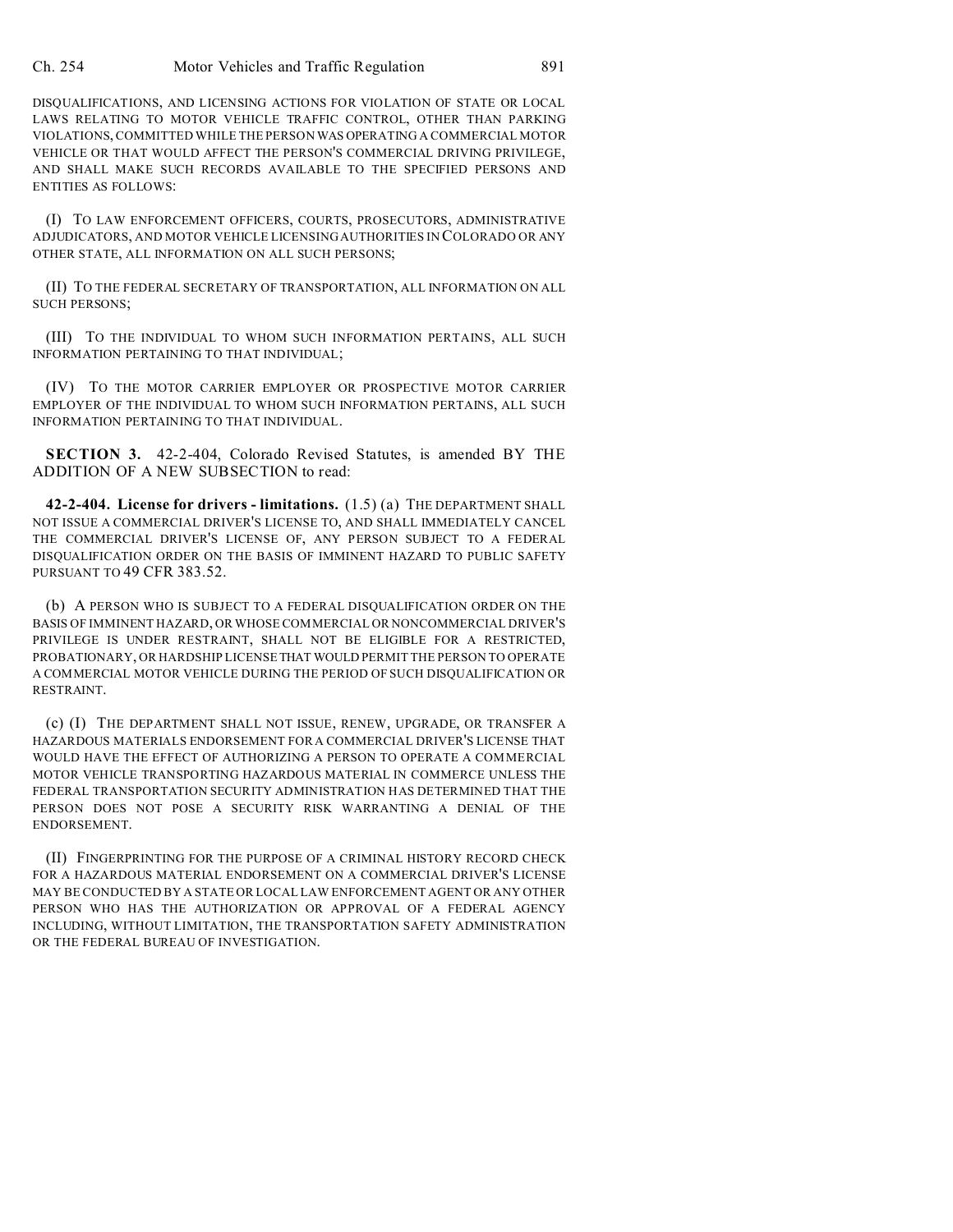(III) A PERSON ENROLLED IN A COMMERCIAL DRIVER TRAINING SCHOOL OR HOLDING A COMMERCIAL DRIVING LEARNER'S PERMIT SHALL NOT BE ELIGIBLE TO APPLY FOR OR RECEIVE A HAZARDOUS MATERIAL ENDORSEMENT AND IS PROHIBITED FROM OPERATING A COMMERCIAL MOTOR VEHICLE TRANSPORTING HAZARDOUS MATERIAL AT ANY TIME.

**SECTION 4.** 42-2-405 (1) and (3), Colorado Revised Statutes, are amended to read:

**42-2-405. Driver's license disciplinary actions - grounds for denial suspension - revocation - disqualification.** (1) A person who holds a commercial driver's license or who drives a commercial motor vehicle, as defined under this part 4, shall be subject, in addition to this part 4, to disciplinary actions, penalties, and the general provisions under sections 42-2-125 to 42-2-138 PARTS 1, 2, AND 3 OF THIS ARTICLE AND ARTICLE 7 OF THIS TITLE.

(3) A commercial driver's license shall be cancelled and such driver shall be denied from driving a commercial motor vehicle in this state for life or, if a driver of a commercial motor vehicle does not have a commercial driver's license, such person shall be denied from ever obtaining a commercial driver's license and from driving a commercial motor vehicle in this state for life, unless such cancellation or denial is otherwise reduced to a period of not less than ten years by the secretary of the United States department of transportation: FOR PURPOSES OF THE IMPOSITION OF RESTRAINTS AND SANCTIONS AGAINST COMMERCIAL DRIVING PRIVILEGES:

(a) If such driver is convicted of the commission of a felony involving the manufacturing, distributing, or dispensing of a controlled substance, as defined under section 102 (6) of the federal "Controlled Substance Act", as may be amended from time to time, and the commission of such felony involved the use of a commercial motor vehicle; or A VIOLATION OF SECTION 42-4-1301 (1) OR (2) (a), OR OF A SUBSTANTIALLY SIMILAR LAW OF ANY OTHER STATE PERTAINING TO DRINKING AND DRIVING, SHALL BE DEEMED DRIVING UNDER THE INFLUENCE; AND

(b) If such driver commits two or more violations, or any combination arising from two incidents, of: A VIOLATION OF SECTION 42-4-706, 42-4-707, 42-4-708, OR OF A SUBSTANTIALLY SIMILAR LAW OF ANY OTHER STATE PERTAINING TO CONDUCT AT OR NEAR RAILROAD CROSSINGS, SHALL BE DEEMED A RAILROAD CROSSING OFFENSE.

(I) Driving a commercial motor vehicle while under the influence of alcohol or a controlled substance;

(II) Driving a commercial motor vehicle in this state when the amount of alcohol, as shown by analysis of such person's blood or breath, in such person's blood was 0.04 or more grams of alcohol per one hundred milliliters of blood or 0.04 or more grams of alcohol per two hundred ten liters of breath at the time of driving or any time thereafter;

(III) Knowingly and willfully leaving the scene of an accident involving a commercial motor vehicle driven by the person;

(IV) Using a commercial motor vehicle in the commission of any felony, except